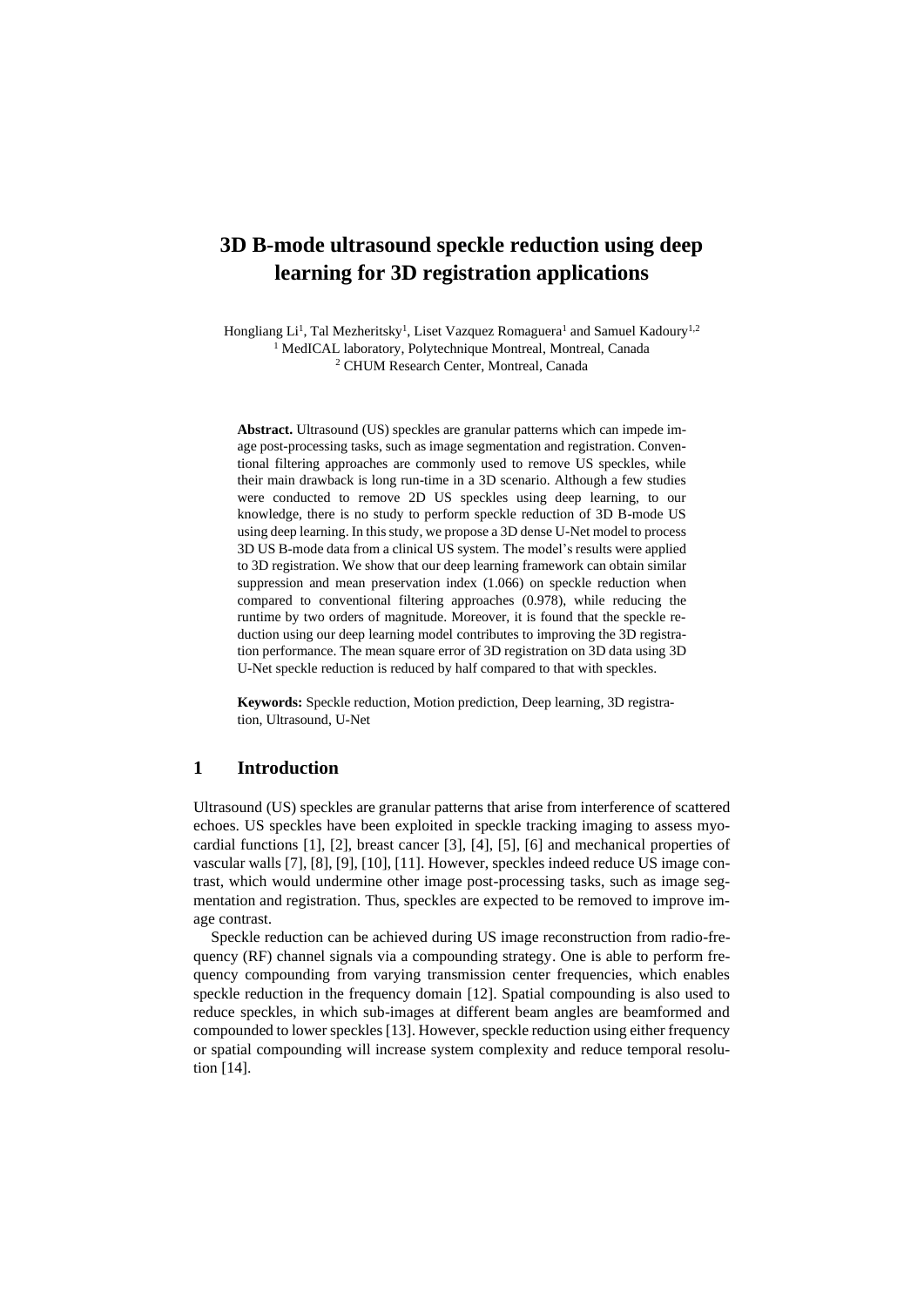Speckle reduction has also been studied in the context of post-processing filtering. Spatial-domain-filtering-based approaches were commonly used to remove US speckles, whose objective is to smooth homogeneous areas while preserving sharp edges. Among them, local filters were first proposed [15], [16], with which the intensity of a pixel in an image with speckle reduction is correlated with its neighboring pixels. Later on, non-local filters were proposed to determine speckle-free pixels in a non-local manner [17], [18], [19]. The filter weights depend not only on spatial distances, but also on pattern similarities. The non-local approaches are considered as the state-of-the-art strategy for ultrasound speckle reduction [20]. While the main drawback is long runtime, which prevents their real-time applications.

Recently, a few studies were conducted to remove US speckles using deep learning. Convolutional neural networks (CNN) were first used to reconstruct speckle-free US images from RF signals [21], [22]. However, RF signals are not accessible for commercial US systems, which impedes its clinical use. Principal component analysis networks (PCANet) [23] was used to extract intrinsic features as inputs to a non-local filter to produce speckle-free US images [20]. Other works investigated whether GANs could perform speckle reduction, in which a generative network was trained to create specklefree images and a discriminative network differentiate filtered images and outputs from the generative network [24], [25]. Nevertheless, the aforementioned studies processed 2D US datasets which are not demanding computationally.

To our knowledge, there is no study to perform speckle reduction of 3D B-mode US using deep learning models. In this study, we propose a 3D U-Net model to process 3D US B-mode data from a clinical US system. The results without specklar artefacts achieve accurate approximation of speckle-free results from a non-local filter in a realtime manner. We also demonstrated the output of our proposed method improved the registration performance of a fast 3D registration algorithm. The fast and accurate implementation of 3D US speckle reduction allows the possibility of simplifying US realtime applications.

# **2 Methods**

### **2.1 Dataset**

The dataset consists of liver scans from 24 healthy volunteers who signed written consent. 4D US volume sequences were acquired by a Philips EPIQ7 US system with an X6-1 3D probe under free-breathing. The temporal resolution was 6 Hz. The imaging resolution in axial, lateral and elevational directions were 0.51 mm, 0.81 mm and 1.04 mm, respectively. The total number of volumes was 1286.

Before the training, validation and testing, volumes were preprocessed by mean centering, standard deviation normalization and cropping with a size of 128×128×32 in axial, lateral and elevational views, respectively.

2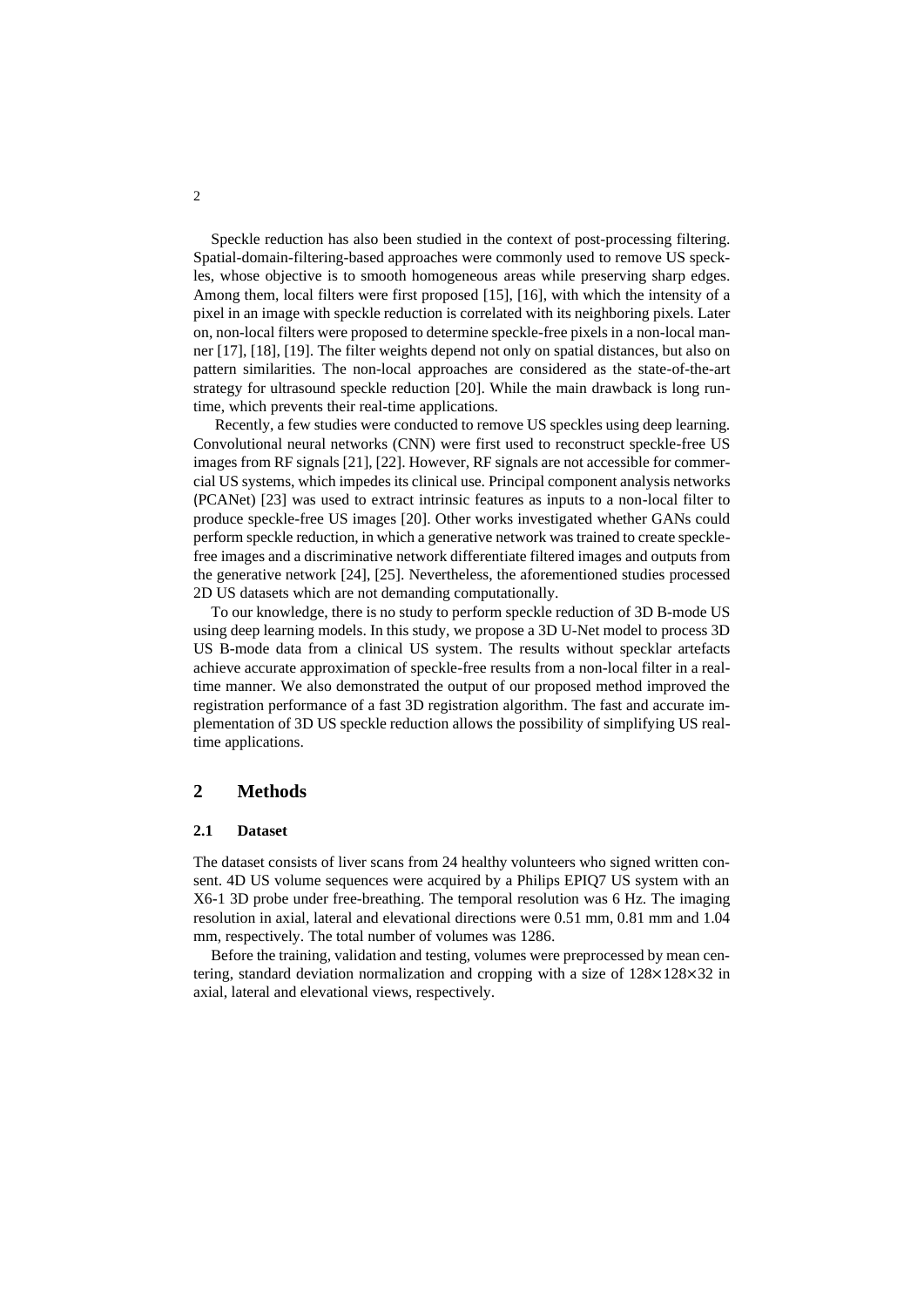### **2.2 Optimized Bayesian non-local means filter**

To obtain ground truth volumes without speckles, each volume was processed by a nonlocal filter, optimized Bayesian non-local means (OBNLM) filter. Here, we describe briefly the OBNLM filter. More details can be referred to [17]. Specifically, a pixel with speckle reduction,  $NL(u)(B_{ik})$ , in an image block,  $B_{ik}$ , is recovered by computing a weighted spatial average of adjacent image blocks,  $B_j$ , of the current pixel:

$$
NL(u)(B_{ik}) = \sum_{B_j} w(B_{ik}, B_j) \mathbf{u}(B_j),
$$
\n(1)

where  $\mathbf{u}(\cdot)$  is a vector gathering the intensity values of a block,  $w(B_{ik}, B_i)$  is a weight for recovering  $\mathbf{u}(B_{ik})$  based on the similarity of blocks  $B_{ik}$  and  $B_j$ . In [17], a statistical distance, Pearson distance,  $d_p$ , was proposed to determine the weight. The Pearson distance assumes the speckle model conforms to following model:

$$
u(x) = v(x) + v^{\gamma}(x)\eta(x), \qquad (2)
$$

where  $v(x)$  is the original image,  $u(x)$  is the observed image with speckles and  $\eta(x) \sim$  $\mathcal{N}(0, \sigma^2)$  is zero-mean Gaussian noise. Unlike other additive Gaussian noise models, this model is more reliable to extract statistics from images as the factor  $\gamma$  makes the speckle noise not only depends on US hardware, but also on signal processing during image reconstruction. Considering this speckle model, the Pearson distance is defined by:

$$
d_p\left(\mathbf{u}(B_i), \mathbf{u}(B_j)\right) = \sum_{p=1}^p \frac{(u^p(B_i) - u^p(B_j))^2}{(u^p)^{2\gamma}(B_j)},
$$
\n(3)

where  $P$  is the pixel number in an image block.

In the study, we used an implementation of the OBNLM filter which is publicly available to process original US dataset. The block size is  $3 \times 3$  and the number of adjacent image blocks is 3.

## **2.3 Model architecture**

The model architecture is described in Fig. 1. The U-Net architecture [26] is the backbone, which was extended into 3D U-Net to allow for 3D input-output. Specifically, the network consisted of an encoder with 4 layers, following a decoder with 4 layers. Each layer includes 3D convolutional operations and ReLU activations. The encoder and decoder are connected by a 3D convolutional layer (the bottom in Fig. 1). The first two dimensions of a volume are halved after passing each encoder layer by a maxpooling operation, while the third dimension is kept unchanged. Likewise, only the first two dimensions are doubled by a transposed convolution operation at the beginning of each decoder layer. Other than skip connections, dense connections were also introduced, which allows the current layer to utilize previous information. This dense U-Net architecture has shown a faster learning on 3D image segmentation [27]. The input is a raw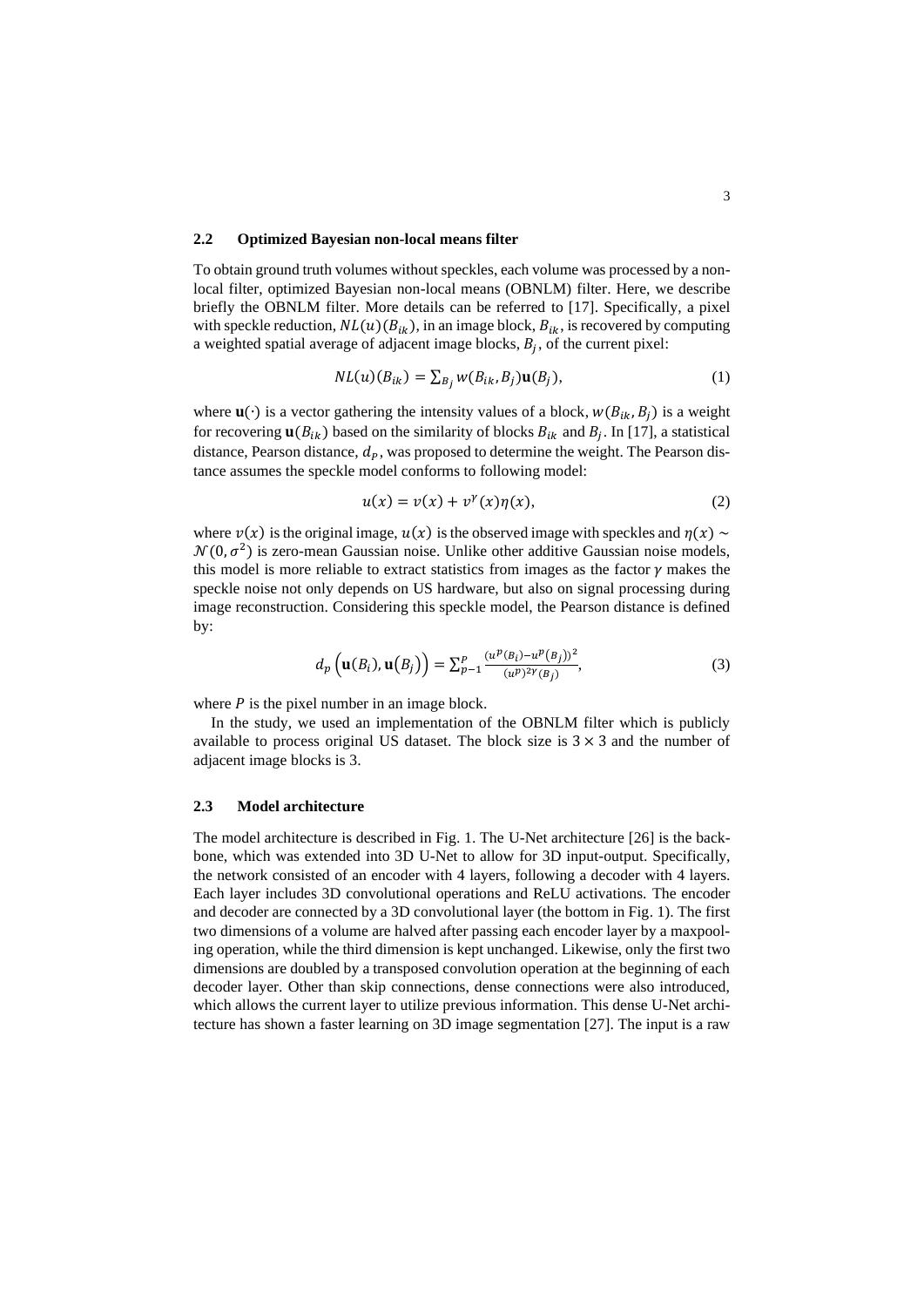volume with natural speckle. The output is supposed to be the learned speckle-free volume. The speckle reduced volume using the OBNLM filter is used as the target volume for training and evaluation.



**Fig. 1.** 3D U-Net architecture for speckle reduction. The network is a 4-layer encoder-decoder architecture. Each layer includes 3D convolutional operations and ReLU activations. Skip connections and dense connections are introduced to utilize previous information. The number of features is indicated in the figure.

## **2.4 Training protocol**

Volume sequences from 24 volunteers were randomly divided into training, validation and test subsets with a split of 70%, 20% and 10%, respectively. Namely, 842 volumes from 16 volunteers for training, 280 volumes from 5 volunteers for validation and 164 volumes from 3 volunteers are for testing.

The model was deployed with the Keras framework and training was performed on an NVIDIA Quadro P2200 GPU with 16 GB of RAM. The mean square error (MSE), basing on image intensities, between the learned volume without speckles and the ground truth is used as a loss function. Network parameters were optimized using the Adam optimizer [28] with an initial learning rate of 10−5 and a decay factor of 1.99 × 10−7 . Due to a limitation of GPU memory, each training batch includes one 3D volume.

## **2.5 Evaluation metrics**

**Assessment on speckle reduction:** Speckle suppression and mean preservation index (SMPI) is used to assess the quality of images with speckle reduction [29]. The index, described as follows, avoids overestimations of mean values due to smooth filtering: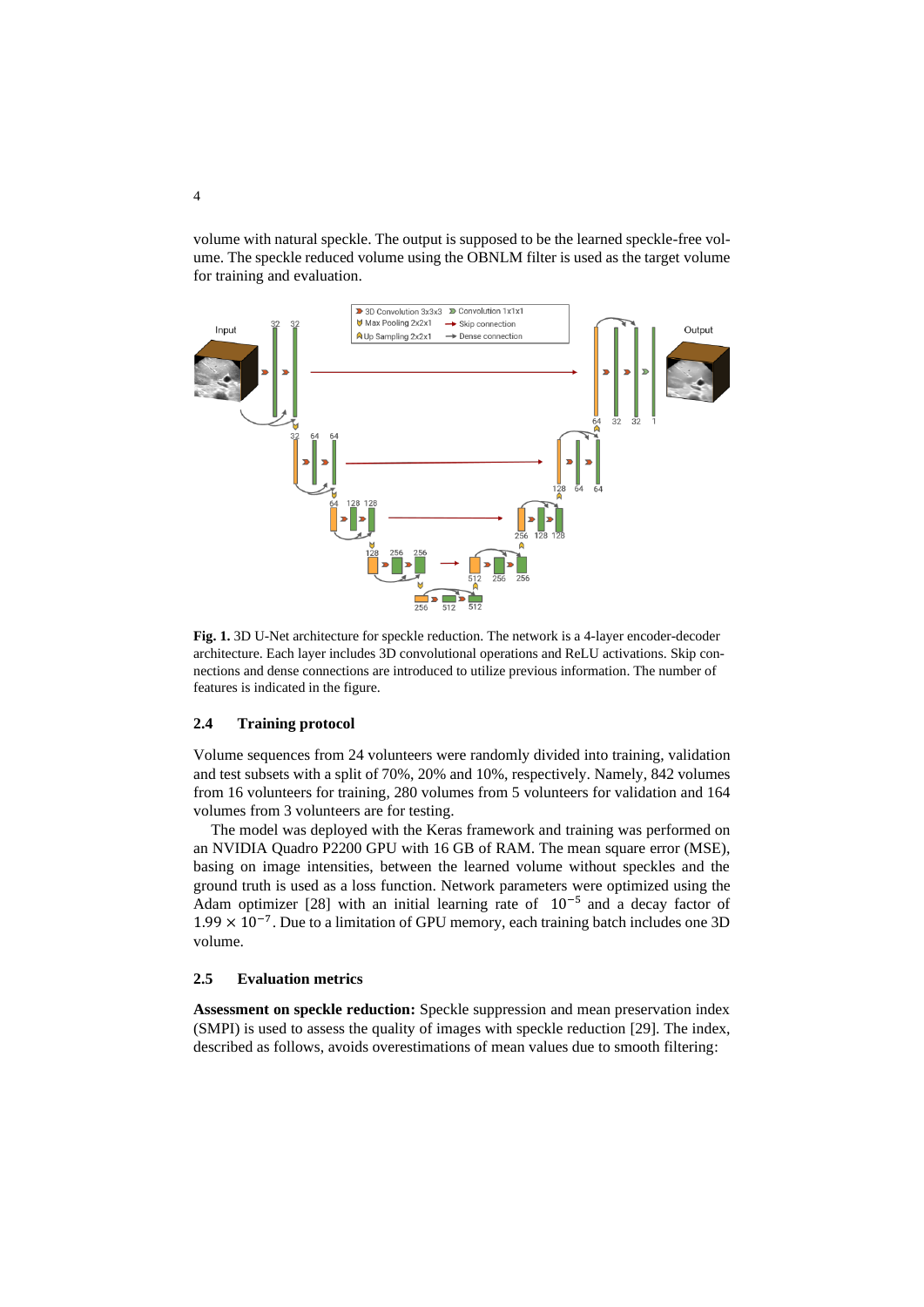$$
SMPI = Q \times \frac{\sqrt{\sigma_r}}{\sqrt{\sigma_o}} \tag{4}
$$

where  $Q = 1 + |\mu_r - \mu_o|$ ,  $\mu_o$  and  $\mu_r$  represent the mean of volume values with and without speckle reduction, respectively.  $\sigma_0$  and  $\sigma_r$  are the variance of volume values with and without speckle reduction, respectively. A lower SMPI indicates better performance for speckle reduction.

To evaluate computational efficiency, we perform speckle reduction on the test dataset using the trained 3D U-Net on the same GPU and an Intel Xeon E-2244G CPU were recorded. Since the GPU implementation of the OBNLM filter is not available, we only test its runtime on the same CPU. The mean runtime of speckle reduction on per volume is recorded for comparison.

#### **2.6 3D registration evaluation**

To evaluate the effect of speckle reduction on registration, we train an unsupervised neural network, VoxelMorph, proposed by [30] to perform 3D registration. The registration process minimizes a loss function  $\mathcal{L}$ :

$$
\mathcal{L}(f, m, \phi) = MSE(f, \phi \circ m), \tag{5}
$$

where  $\phi$  is the registration field and  $f$  and  $m$  denote the fixed and moving volumes, respectively. The network takes as input the fixed and moving volumes and outputs a dense displacement field which is used to warp the moving volume. The similarity between the fixed and warped volumes is measured with MSE.

Specifically, in a 4D sequence for each volunteer, the volume corresponding to the exhale respiratory phase was visually identified and used as the moving volume. The exhale phase was taken as reference as it is easily reproducible. Then the reference volume was registered to all the other volumes pertaining to the same 4D sequence. The network is trained on three datasets, no speckle reduction, speckle reduction using OBNML and speckle reduction using our 3D U-Net. Each dataset was split into training, validation and testing in the same manner as for the 3D U-Net. The lost in (5) was used to evaluate registration performance.

## **3 Results**

**Quality assessment of speckle reduction:** Fig. 2 shows two examples of 3D liver volumes with speckle reduction from two volunteers. One should note that all the results are from the test dataset which is unseen during the training phase. For each example, three slices in coronal, sagittal and transverse views are shown, respectively. As we can see, both images using the OBNML filter and 3D U-Net reduce speckles largely compared with original images. The results using the OBNML and 3D U-Net are similar qualitatively.

Table 1 presents the mean and standard deviation of SMPIs for the test dataset using the OBNLM filter and 3D U-Net. Although the SMPI using the OBNLM filter is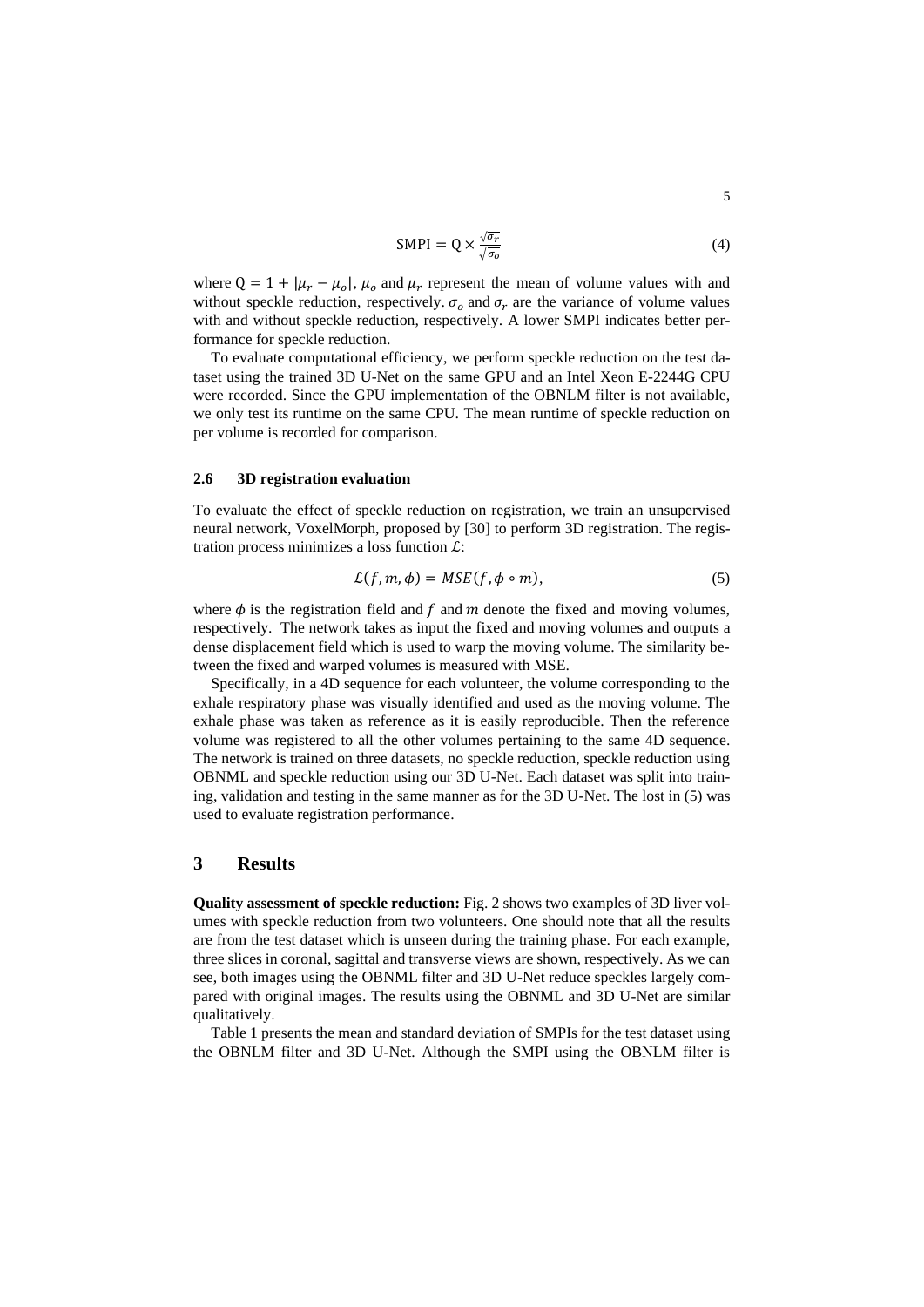smaller than that using the 3D U-Net (0.978 vs 1.066), the small gap between them suggests the 3D U-Net is able to obtain approximated results of speckle reduction comparing to using the OBNLM filter.



**Fig. 2.** Two slice examples of liver volumes from two volunteers, dividing a dash line. Coronal, sagittal and transverse views are shown, respectively. The first row are original B-mode images. The second row are B-mode images with speckle reduction using the OBNML filter. The third row are B-mode images with speckle reduction using the proposed 3D U-Net.

**Table 1.** Mean and standard deviation of SMPIs of the test dataset

|                       | <b>OBNLM</b>      | 3D U-Net          |
|-----------------------|-------------------|-------------------|
| SMPI (mean $\pm$ std) | $0.975 \pm 0.006$ | $1.092 \pm 0.011$ |

**Runtimes:** Table 2 shows the mean runtimes of speckle reduction for each volume of the test dataset using the OBNML filter and 3D U-Net. The runtime using 3D U-Net is reduced by two orders of magnitude with respect to the OBNLM filter runtime.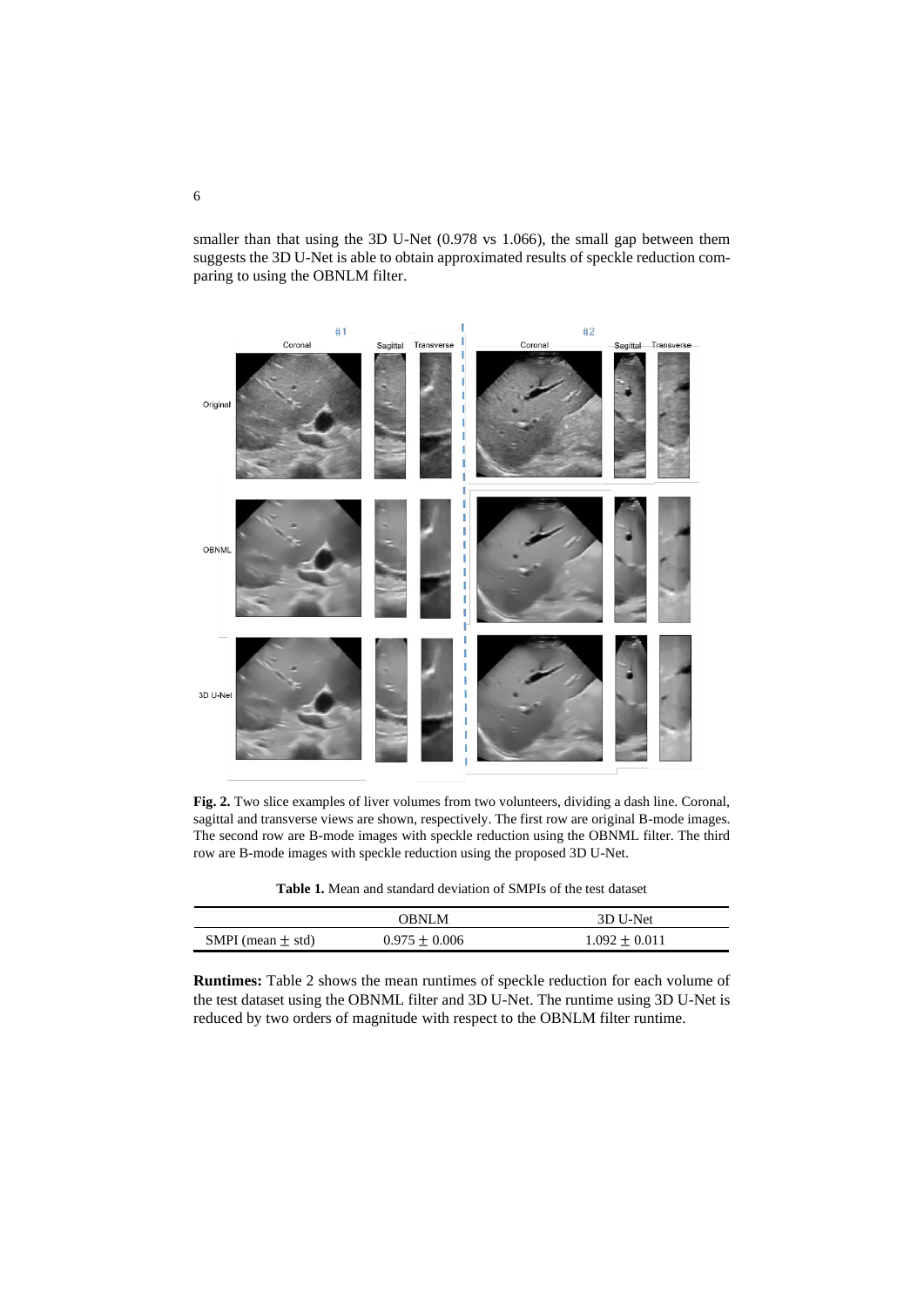**Table 2.** Runtime of speckle reduction per volume (seconds)

|            | <b>OBNLM</b>             | 3D U-Net |
|------------|--------------------------|----------|
| <b>CPU</b> | 81                       | 4        |
| GPU        | $\overline{\phantom{0}}$ | ሰ ና      |

**3D registration application:** Table 3 presents the MSE results of 3D registration using VoxelMorph regarding datasets without speckle reduction, with speckle reduction using the OBNLM filter and speckle reduction using 3D U-Net, respectively. The mean MSE of 3D data without speckle using 3D U-Net is reduced by half compared to the data with speckle, which suggests speckle reduction using deep learning can improve registration accuracy.

**Table 3.** Mean and standard of MSE of 3D registration

|                      | Original          | OBNLM           | 3D U-Net          |
|----------------------|-------------------|-----------------|-------------------|
| MSE (mean $\pm$ std) | $0.032 \pm 0.018$ | $0.015 + 0.014$ | $0.016 \pm 0.018$ |

Fig. 3 gives two examples of VoxelMorph registration results. The center slice in the coronal view is shown. As seen in the warped results (the third column of each example in Fig. 3), both results using OBNML and 3D U-Net methods reduce registration artifacts as shown in the left part of images.



**Fig. 3.** Two slice examples of VoxelMorph registrations, dividing a dash line. The first row shows fixed, moving and warped slices from 3D volumes with speckles. The second row shows fixed, moving and warped slices from 3D volumes without speckles using the OBNML filter. The third row shows fixed, moving and warped slices from 3D volumes without speckle using the proposed 3D U-Net.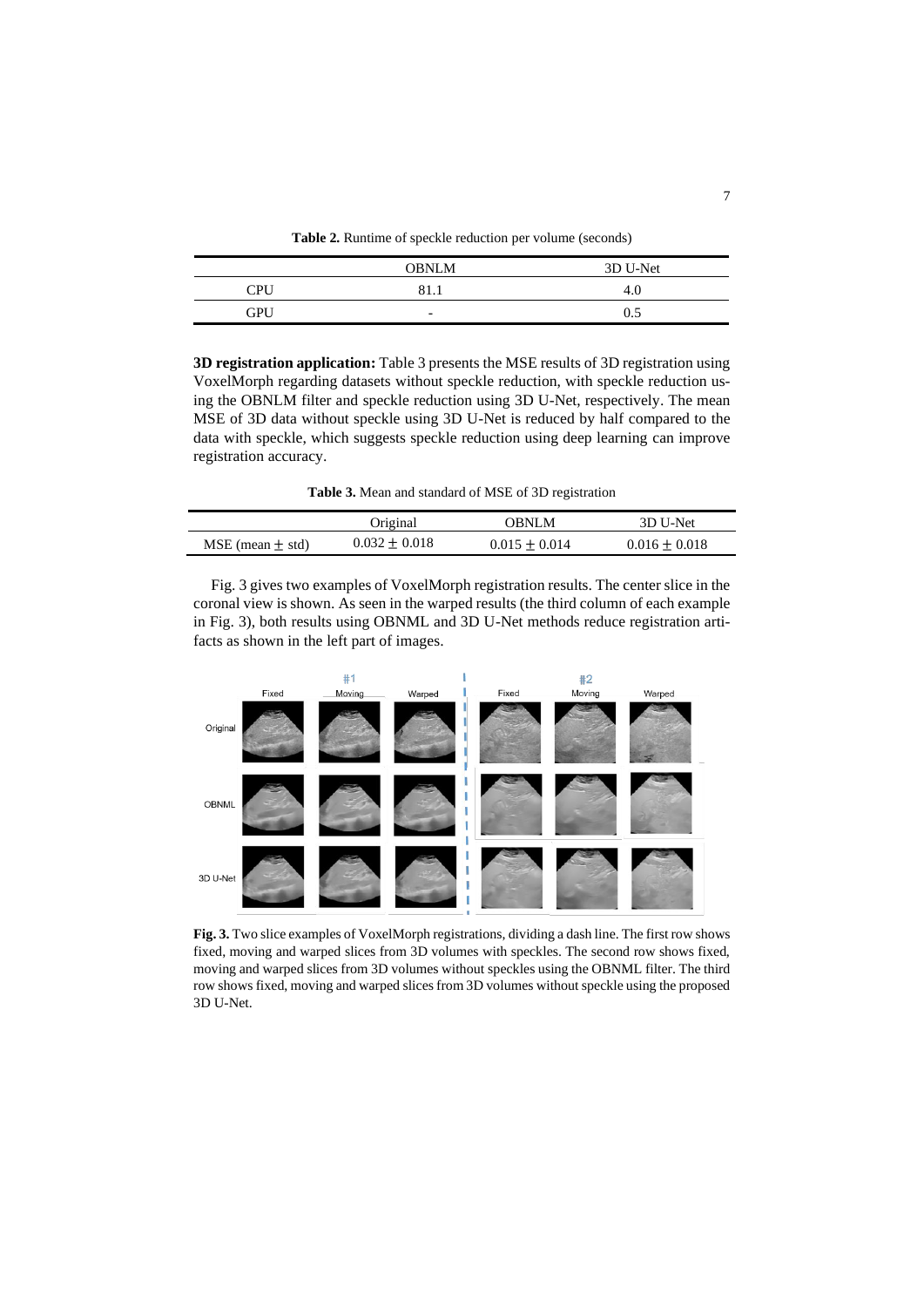# **4 Conclusion**

Time-resolved 3D US imaging is emerging. However, with an increasing computation burden, it poses a challenge of reliable 3D post-processing in real-time. In this paper, we attempt to resolve the problem of 3D US speckle reduction and demonstrate its benefits for 3D registration. With a deep learning alternative, we obtained similar performance on speckle reduction compared to a conventional filtering approach, while the computation time was reduced significantly. Applied to a 3D registration problem, it was found that the speckle reduction using our deep learning model contributed to improving registration performance.

### **References**

- [1] J. D'hooge, E. Konofagou, F. Jamal, A. Heimdal, L. Barrios, B. Bijnens, J. Thoen, F. V. d. Werf, G. Sutherland, and P. Suetens, "Two-dimensional ultrasonic strain rate measurement of the human heart in vivo," *IEEE transactions on ultrasonics, ferroelectrics, and frequency control,* vol. 49, no. 2, pp. 281-286, 2002.
- [2] J. Luo, K. Fujikura, S. Homma, and E. E. Konofagou, "Myocardial elastography at both high temporal and spatial resolution for the detection of infarcts," *Ultrasound Med Biol,* vol. 33, no. 8, pp. 1206-1223, Aug, 2007.
- [3] E. S. Burnside, T. J. Hall, A. M. Sommer, G. K. Hesley, G. A. Sisney, W. E. Svensson, J. P. Fine, J. Jiang, and N. J. Hangiandreou, "Differentiating benign from malignant solid breast masses with US strain imaging," *Radiology* vol. 245, no. 2, pp. 401-410, 2007.
- [4] J. Li, Y. Cui, M. Kadour, and J. A. Noble, "Elasticity reconstruction from displacement and confidence measures of a multi-compressed ultrasound RF sequence," *IEEE Trans Ultrason Ferroelectr Freq Control,* vol. 55, no. 2, pp. 319-326, Feb, 2008.
- [5] Y. Zhang, X. Li, S. Li, H. Li, and H. Zheng, "An accurate method of ultrasonic strain estimation under slight tissue compression," in IEEE International Conference on Medical Imaging Physics and Engineering, 2013, pp. 176-181.
- [6] Y. Zhang, S. Li, X. Li, H. Li, and H. Zheng, "A method of ultrasonic strain estimation under large tissue compression," in IEEE International Conference on Medical Imaging Physics and Engineering, 2013, pp. 158-161.
- [7] H. Li, J. Porée, and G. Cloutier, "A modified affine phase-based estimator for noninvasive vascular ultrasound elastography using coherent plane wave compounding and transverse oscillation imaging," in IEEE International Ultrasonics Symposium (IUS), 2016, pp. 1-4.
- [8] H. Li, J. Porée, B. Chayer, M.-H. R. Cardinal, and G. Cloutier, "A global strain estimation algorithm for non-invasive vascular ultrasound elastography," in 2019 IEEE International Ultrasonics Symposium (IUS), 2019, pp. 2210-2213.
- [9] H. Li, J. Poree, M. H. Roy Cardinal, and G. Cloutier, "Two-dimensional affine modelbased estimators for principal strain vascular ultrasound elastography with compound plane wave and transverse oscillation beamforming," *Ultrasonics,* vol. 91, pp. 77-91, Jan, 2019.
- [10] H. Li, B. Chayer, M. H. Roy Cardinal, J. Muijsers, M. van den Hoven, Z. Qin, M. Gesnik, G. Soulez, R. G. P. Lopata, and G. Cloutier, "Investigation of out-of-plane

8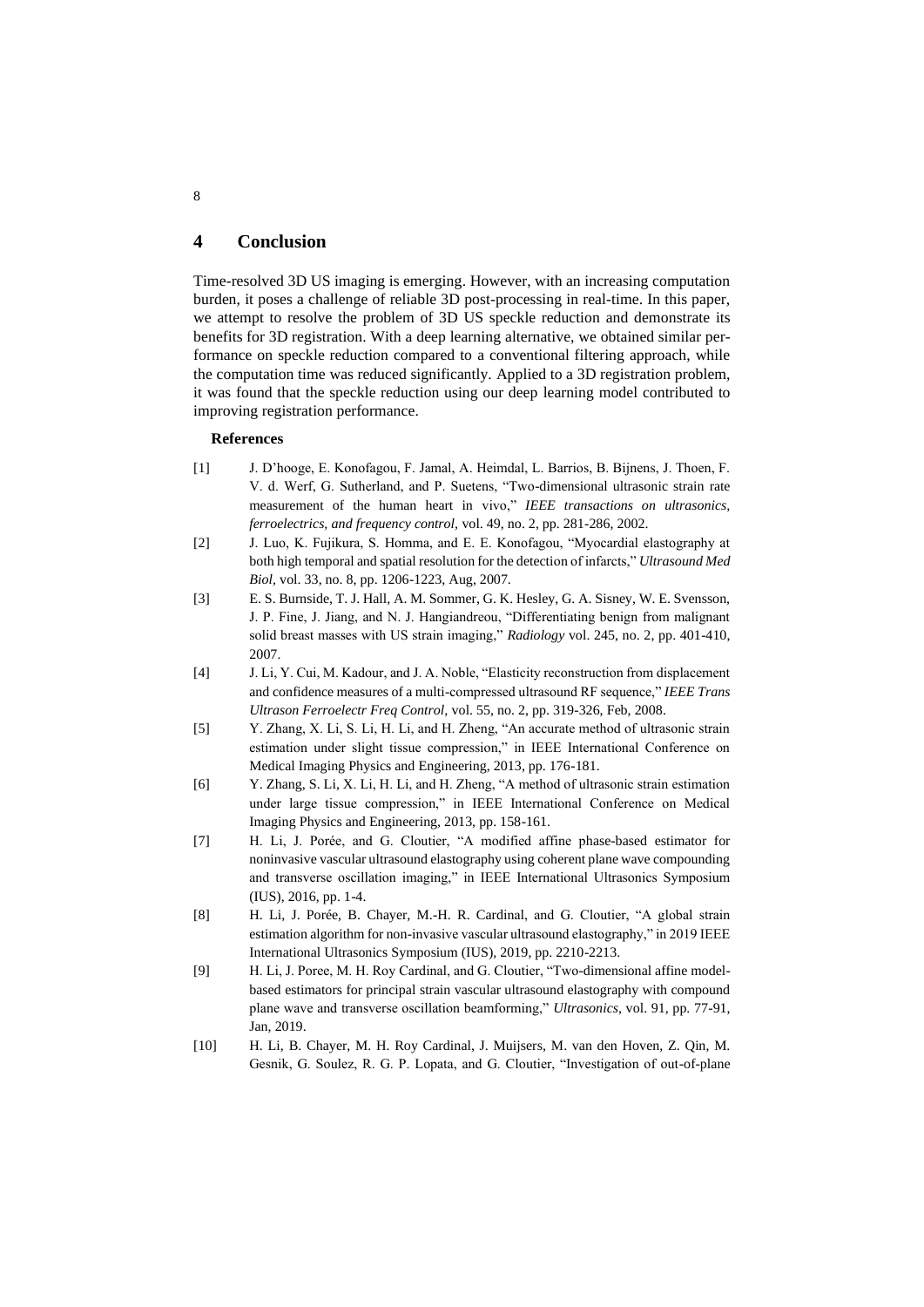motion artifacts in 2D noninvasive vascular ultrasound elastography," *Phys Med Biol,* vol. 63, no. 24, pp. 245003, Dec 10, 2018.

- [11] H. Li, J. Poree, B. Chayer, M.-H. R. Cardinal, and G. Cloutier, "Parameterized strain estimation for vascular ultrasound elastography with sparse representation," *IEEE Transactions on Medical Imaging*, Jun 25, 2020.
- [12] P. A. Magnin, O. T. v. Ramm, and F. L. Thurstone, "Frequency compounding for speckle contrast reduction in phased array images," *Ultrason Imaging,* vol. 4, no. 3, pp. 267-281, 1982.
- [13] G. E. Trahey, S. W. Stephen, and O. T. v. Ramm, "Speckle pattern correlation with lateral aperture translation: Experimental results and implications for spatial compounding," *IEEE transactions on ultrasonics, ferroelectrics, and frequency control,* vol. 33, no. 3, pp. 257-264, 1986.
- [14] J. Park, J. B. Kang, J. H. Chang, and Y. Yoo, "Speckle reduction techniques in medical ultrasound imaging," *Biomedical Engineering Letters,* vol. 4, no. 1, pp. 32-40, 2014.
- [15] Y. Yu, and S. T. Acton, "Speckle reducing anisotropic diffusion," *IEEE Trans Image Process,* vol. 11, no. 11, pp. 1260-1270, 2002.
- [16] P. C. Tay, C. D. Garson, S. T. Acton, and J. A. Hossack, "Ultrasound despeckling for contrast enhancement," *IEEE Trans Image Process,* vol. 19, no. 7, pp. 1847-1860, Jul, 2010.
- [17] P. Coupe, P. Hellier, C. Kervrann, and C. Barillot, "Nonlocal means-based speckle filtering for ultrasound images," *IEEE Trans Image Process,* vol. 18, no. 10, pp. 2221- 2229, Oct, 2009.
- [18] J. Yang, J. Fan, D. Ai, X. Wang, Y. Zheng, S. Tang, and Y. Wang, "Local statistics and non-local mean filter for speckle noise reduction in medical ultrasound image," *Neurocomputing,* vol. 195, pp. 88-95, 2016.
- [19] T. Wen, J. Gu, L. Li, W. Qin, L. Wang, and Y. Xie, "Nonlocal total-variation-based speckle filtering for ultrasound images," *Ultrason Imaging,* vol. 38, no. 4, pp. 254-275, Jul, 2016.
- [20] H. Yu, M. Ding, X. Zhang, and J. Wu, "PCANet based nonlocal means method for speckle noise removal in ultrasound images," *PLoS One,* vol. 13, no. 10, pp. e0205390, 2018.
- [21] S. Vedula, O. Senouf, A. M. Bronstein, O. V. Michailovich, and M. Zibulevsky, "Towards CT-quality ultrasound imaging using deep learning," *arXiv preprint arXiv,* vol. 1710.06304, 2017.
- [22] D. Hyun, L. L. Brickson, K. T. Looby, and J. J. Dahl, "Beamforming and speckle reduction using neural networks," *IEEE Trans Ultrason Ferroelectr Freq Control,* vol. 66, no. 5, pp. 898-910, May, 2019.
- [23] T.-H. Chan, K. Jia, S. Gao, J. Lu, Z. Zeng, and Y. Ma, "PCANet: A simple deep learning baseline for image classification?," *IEEE transactions on image processing,* vol. 24, no. 12, pp. 5017-5032, 2015.
- [24] D. Mishra, S. Chaudhury, M. Sarkar, and A. S. Soin, "Ultrasound image enhancement using structure oriented adversarial network," *IEEE Signal Processing Letters,* vol. 25, no. 9, pp. 1349-1353, 2018.